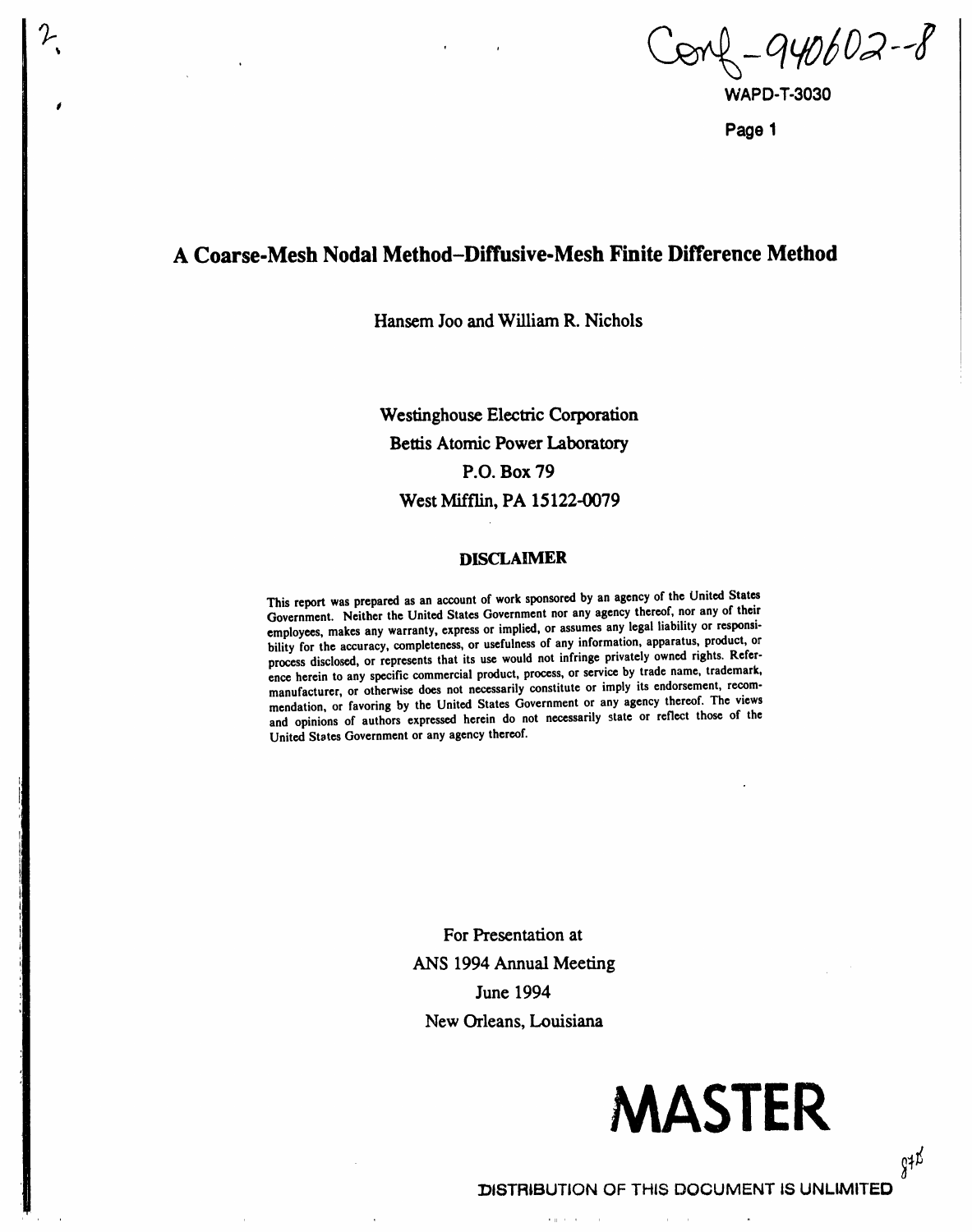#### **Page 2**

## A Coarse*-***Mesh Nodal Method-Diffusive***-***Mesh Finite Difference Method**

Hansem **J**o**o**an**d W**ill**ia**m **R.**N**ich**ol**s**

## Intro**ducti**o**n**

ċ

Modern nodal methods have been successfully used for conventional light water reactor core **a**nal**yseswheret**h**eh**omo**ge**niz**ed,**nod**ea**v**e**r**agecr**o**s**s**sect**ion(X**s Ss**)**a**nd**t**h**eflux**dis**co**ntinui**t**y factors (DFs) based on equivalence theory can reliably predict core behavior<sup>1,2</sup>. For other types of cores and other geometries characterized by tightly-coupled, heterogeneous core configurations, **the** intranodal flux shapes obtained from a homogenized nodal problem may not accurately portray steep flux gradients near fuel assembly interfaces or various reactivity control elements. This may require extreme values of DFs (either very large, very small, or even negative) to achieve a desired solution accuracy. Extreme values of DFs, however, can disrupt the convergence of the iterative methods used to solve for the node average fluxes<sup>3</sup>, and can lead to a difficulty in interpolating adjacent DF values. Several attempts to remedy the problem have been made, but nothing has been satisfactory<sup>3</sup>. A new coarse-mesh nodal scheme called the Diffusive-Mesh Finite Difference **(DMFD) technique**, as contrasted with the coarse-mesh finite difference (CMFD) **technique**, has b**ee**nd**e**v**e**lop**e**d**t**or**e**solv**te**hisp**r**obl**em**This . n**e**w **tec**hniqu**ae**ndth**e**d**c**v**c**lo**pr**n**c**on**ftafe**w-g**r**oup, **multidimensional kinetics computer program are described in this paper.** 

## D**e**s**c**r**i**p**ti**ono**fthe**D**M**FD **Met**hod

In an attempt to accurately account for steep flux gradients, we chose a linear discontinuous finite difference diffusion formulation to provide a relationship that preserves the node average flux and its gradient (and consequently surface currents) at the node interface. A similar coarse-mesh finite di**ffe**r**e**n**fce**ormul**a**tionusing**a**usuald**e**fini**t**ion o**f**D**F**s andboundeddi**ff**usion**c**o**effic**i**e**wn**at**s introduced<sup>4</sup>. With extreme values of DFs encountered in the problems of steep flux gradients, we observedth**att**his**f**or**m**ul**a**tion**ca**used**a**l**a**rgs**epec**tralr**a**dius**f**orth**e**global**fl**uxiter**at**ion **ma**tri**xa**nd posed an extremely difficult convergence problem. To address this problem, we developed the **DMFD technique** that provides a means to confine or bound the magnitudes of DFs within a certain r**a**n**get**h**r**oughth**e**us**e**o**fa** nod**ea**v**era**g**efl**uxd**efi**n**eda**tdi**ff**usiv**e**-**me**points sh insid**ae**nod**e**and coupled to neighboring nodes in a finite difference formulation of the spatial discretization of the leakage terms. The DMFD DFs are defined, for each energy group, by preserving the node average **fluxes** of two nodes (i,j,k) and (i+1,j,k) and surface average net current  $\overline{J}(x_i)$  at the nodal interface  $x_i$  as follows:

 $\mathbf{I}$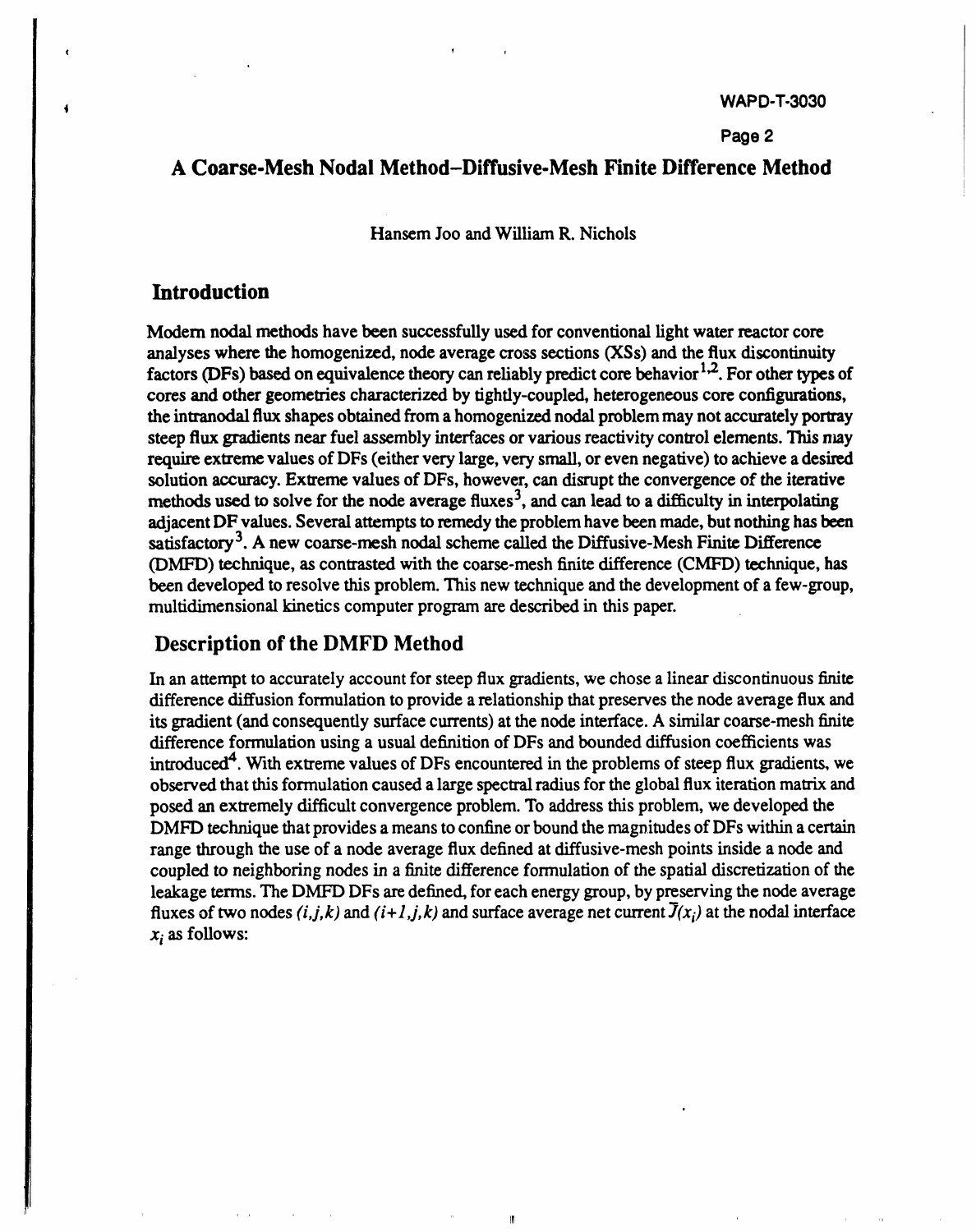Page 3

$$
\left(\frac{1}{f_i(x_i)}\right) = \frac{1}{\overline{\phi}(x_i)} \left(\begin{array}{cc} \frac{-d_i}{D_i} & \overline{\phi}(x_i - d_i) \\ \frac{1}{D_{i+1}} & \overline{\phi}(x_i + d_{i+1}) \end{array}\right) \left(\begin{array}{c} J(x_i) \\ \overline{I(x_i)} \end{array}\right) \qquad (1)
$$

where

- $\boldsymbol{d}_i$ a distance in the node  $(i,j,k)$  from the interface  $x_i$  defined as the "diffusive-mesh" distance.
- $\bar{\phi}\left(x_i+d_{i+1}\right)$ the flux on the diffusive mesh point at  $x_i + d_{i+1}$ the node average flux of the node  $(i+1, j, k)$ ,  $\bar{\phi}$   $(x_i - d_i)$ the flux on the diffusive mesh point at  $x_i - d_i$ the node average flux of the node  $(i,j,k)$ ,  $\bar{\phi}(x_i)$ the surface flux at  $x_i$  based on the conventional mesh-centered **CMFD** formulation, and

the diffusion coefficient of the node  $(i, j, k)$ .  $D_i$ 

This formula is distinct from other definitions of the DFs because of the ratio of the surface flux obtained from the CMFD formulation to each of the two DMFD surface fluxes which may be discontinuous at the interface to preserve the surface net current. The DMFD surface fluxes are determined by preserving the surface net currents and by using the two diffusive mesh distances as finite mesh intervals. The diffusive-mesh distance is determined by the magnitude of the groupwise diffusion length of each node, so that the inter-node leakage terms can be characterized by a finite difference formulation for mesh intervals on the order of the diffusion length. A choice of  $d_i = 1.5D_i$  has produced no extreme values of DFs; consequently, it provides numerical stability in problems which have very steep flux gradients at node interfaces. The diffusive-mesh distances of a node may be direction-dependent. The radial DFs can be determined from the node average fluxes and surface currents obtainable from fine-mesh calculations for any fully heterogeneous two-dimensional problem that extends the geometry around the node of interest, such as a colorset, a partial-core, or even a full-core configuration.

The spatial discretization of the flux along the axial direction in DMFD is a fine-mesh finite difference method, which has exhibited a few advantages over sophisticated coarse mesh alternatives. The advantages include accurate axial representations of neutronically sensitive regions such as zone interfaces of fuel or reactivity control elements, and absence of approximations for the transverse leakage shapes that are difficult to determine in tightly-coupled heterogeneous fuel assemblies. In addition to the fine-mesh capability, an axial fine-mesh collapsing scheme has been developed to employ large axial mesh intervals where solution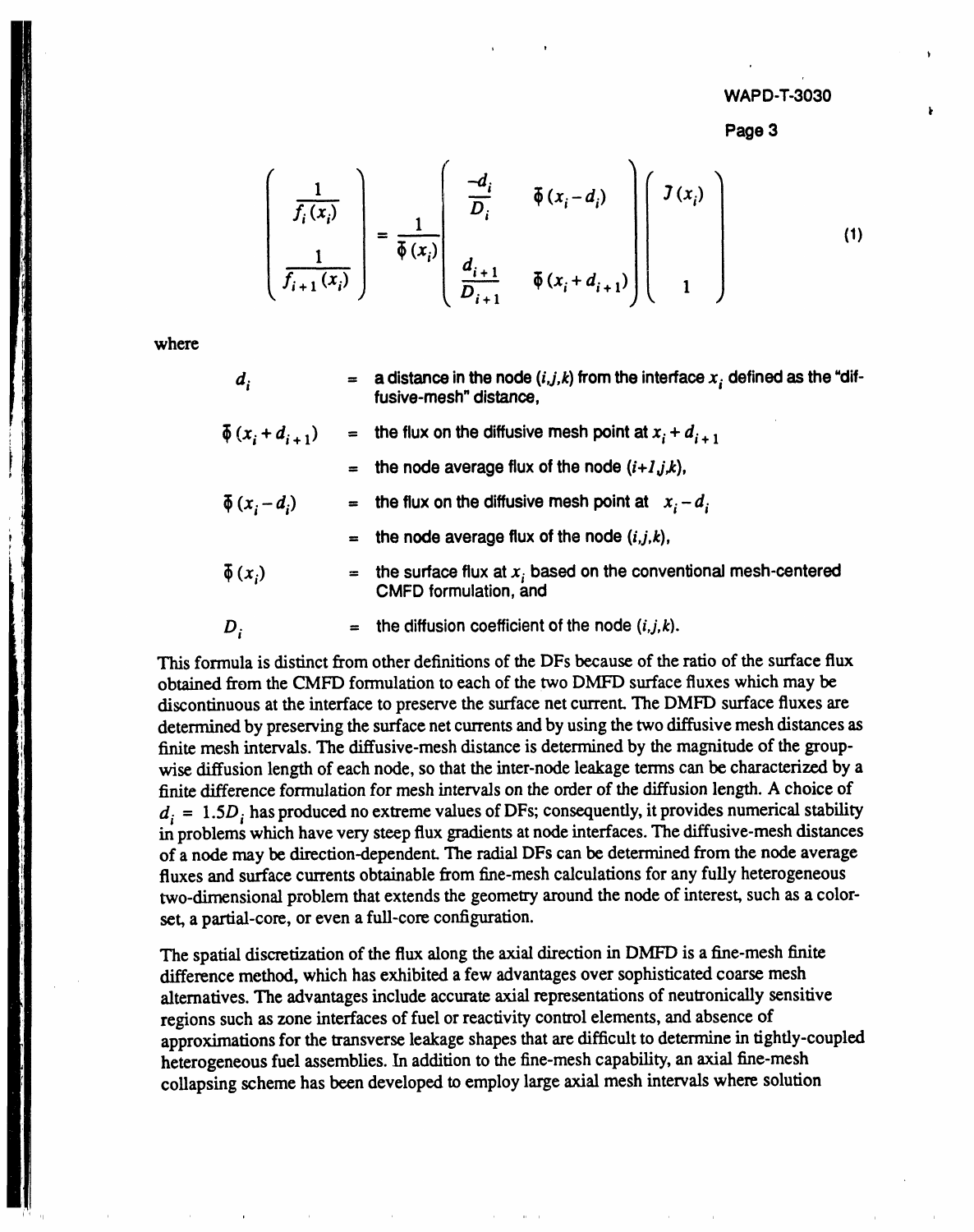#### **Pag**e **4**

accuracy can be achieved by use of non-unity DFs in the axial direction. This capability, based on Joo's technique<sup>5</sup>, is particularly useful in representing partially-rodded coarse nodes for rod motion tr**ans**ie**n**t pr**o**blem**s**.

**Both th**e them m**e**thod 6 **an**d **a vari**a**n**t **of** the **S**tiff**n**e**ss** C**onfi**nemen**t** Me**thod** (SC**M**) **7 hav**e **b**e**e**n implemented in the DMFD formulation to replace the time derivative term in the kinetic equations. **The SCM has been general**i**zed in** an **expl**i**cit few-group fo**rm**ul**ati**o**n **w**h**ere** a **prom**p**t neutron dyna**m**ic f**req**uency function beco**m**es a sp**a**ce-, energy-, and time-dependen**t **f**u**nc**ti**o**n**. The** frequency function is defined by the time derivative of the logarithm of the average flux of the node  $(i, j, k)$ , for group g, as

$$
\omega_g^{i,j,k}(t) = \frac{d}{dt} \ln \left[ \overline{\phi}_g^{i,j,k}(t) \right].
$$
 (2)

The precursor equations are solved analytically by direct integration over a time step assuming **l**i**near varia**ti**ons** in t**ime for t**h**e dynam**i**c frequency func**ti**on.** Th**e** ti**me-dependent DMFD** eq**ua**ti**ons are** th**en transform**ed **in**to **equationsformal**l**y iden**ti**c**al **to** th**e sta**ti**c DMFD equa**ti**ons.** Th**e d**yn**amic** frequencies are calculated iteratively within each time step as part of the transient flux iteration **process.**

Th**e DMFD** al**go**ri**t**hm has **been** in**corpora**ted in**to a n**od**a**l ki**ne**ti**cs p**ro**gram whe**re **a successive bloc**k **overrelaxation tec**h**nique** an**d a** G**auss-Seidel i**t**e**rat**ive** m**e**thod **were e**m**ploy**ed **for transien**t **ana**l**yses of cores of various geo**m**e**t**r**i**es including** h**exaogona**lm**odules. The** in**-co**re th**ermal and xenon fe**edb**ac**k m**odels used in** W**I**G**L2** 6 **and** *T*W**I**G**L °** h**ave been i**m**p**l**e**m**en**ted**.**

### Results and Conclusion

 $\blacksquare$ 

t

 $\ddot{\bullet}$ 

A Diffusiv**e-**Mesh Fin**i**te **D**iffere**n**ce nodal method has be**e**n dev**e**l**o**ped t**o** anal**y***z***e** threedimensional transient problems for a wide variety of core types. Its numerical stability, solution accuracy, and computational spe**e**d have been achieved. Compared to fine-mesh, fully heterogeneous, four energy-group, three-dimensional, diffusion theory PDQ08 solutions for several reactor core problems with module-size coarse nodes, the following accuracies have been achieved: Eigenvalues within 0.1% $\Delta$ k/k, fuel module power fractions within 1%, and rod reactivity worths within 5% for limiting control-rod positions.

The accuracy and effectiveness of th**e** DMFD t**e**chnique when applied t**o** several published benchmark problems have also been demonstrated. Among the t**e**st problems is the threedimensional LMW transient problem with and without thermal feedback effects<sup>9, 10</sup>. In this problem, a transient is introduced by a withdrawal of one rod bank followed by an insertion of another bank. The XSs and radial DFs for twenty- four fuel modules were generated from finemesh, radial quarter-core PDQ08 solutions, and the radial water reflector was replaced by an albedo core boundary condition. Auxiliary axial fine-mesh DMFD calculations employed a 2.5 cm mesh to determine the XSs and axial DFs of a partially rodded coarse node whose axial dimension was 20cm. When the dynamic frequency method is employed, typical timestep sizes used over the 60-second transient are 0.8 s during the rod motion period and 4.2 s the**re**after. Results are shown in Figures 1 and 2. The total transient power levels are in good agreement with QUANDRY<sup>10</sup> and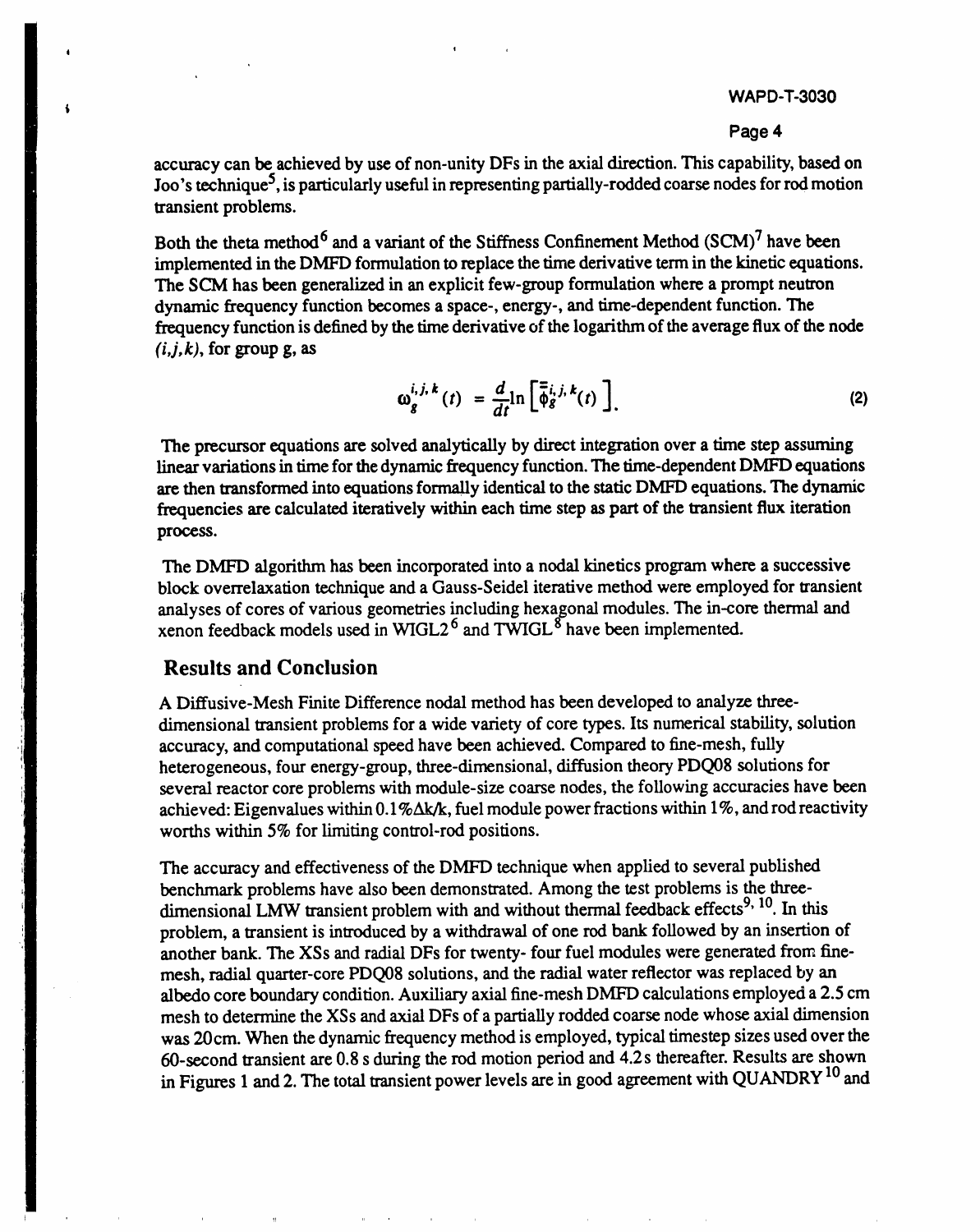#### Page 5

 $SPNOVA-K<sup>11</sup>$ . It should be noted that the rod cusping problem exhibited in the QUANDRY result (Figure 2) has been eliminated in the DMFD solution. Each time step computation without thermal feedback takes approximately 0.5 s on a Cray-YMP/8 single processor when a 2.5 cm axial mesh is employed, and the execution becomes much faster when the fine mesh is collapsed into 20 cm coarse axial nodes and corresponding axial DFs are employed.

## **References**

- 1. R. D. Lawrence, "Progress in Nodal Methods for the Solution of the Neutron Diffusion and Transport Equations," Prog. Nucl. En., 17, 3, 271 (1986).
- 2. K. S. Smith, "Assembly Homogenization Techniques for Light Water Reactor Analysis," Prog. Nucl. En., 17, 3, 303 (1986).
- 3. M. Zika and T. Downar, "Nodal Equivalence Theory for Hexagonal Geometry, Thermal Reactor Analysis," Trans. Am. Nucl. Soc., 66, 490 (1992).
- 4. J. M. Aragones and C. Ahnert, "A Linear Discontinuous Finite Difference Formulation for Synthetic Coarse-Mesh Few-Group Diffusion Calculations," Nucl. Sci. Eng., 94, 309 (1986).
- 5. H. Joo, "Resolution of the Control Rod Cusping Problem for Nodal Methods," Doctoral Thesis, Massachusetts Institute of Technology (1984).
- 6. A. F. Henry and A. V. Vota, "WIGL2 A Program for the Solution of the One-Dimensional, Two-Group, Space-Time Diffusion Equations Accounting for Temperature, Xenon, and Control Feedback," WAPD-TM-532, Bettis Atomic Power Laboratory (October 1965).
- 7. Y. A. Chao and A. Attard, "A Resolution of the Stiffness Problem of Reactor Kinetics," Nucl. Sci. Eng., 90, 40 (1985).
- 8. J. B. Yasinsky, M. Natelson, and L. A. Hageman, "TWIGL - A Program to Solve the Two-Dimensional, Two-Group, Space-Time Neutron Diffusion Equations with Temperature Feedback," WAPD-TM-743, Bettis Atomic Power Laboratory (1968).
- 9. S. Langenbuch, W. Maurer and W. Werner, "Coarse-Mesh Flux Expansion Method for the Analysis of Space-Time Effects in Large Light-Water Reactor Cores," Nucl. Sci. Eng., 63, 437 (1977).
- 10. K. S. Smith, "An Analytic Nodal Method for Solving the Two-Group, Multidimensional, Static and Transient Neutron Diffusion Equations," Nuclear Engineering Thesis, Massachusetts Institute of Technology (1979).
- 11. Y. A. Chao and P. Huang, "Theory and Performance of the Fast- Running Multidimensional Pressurized Water Reactor Kinetics Code, SPNOVA-K," Nucl. Sci. Eng., 103, 415 (1989).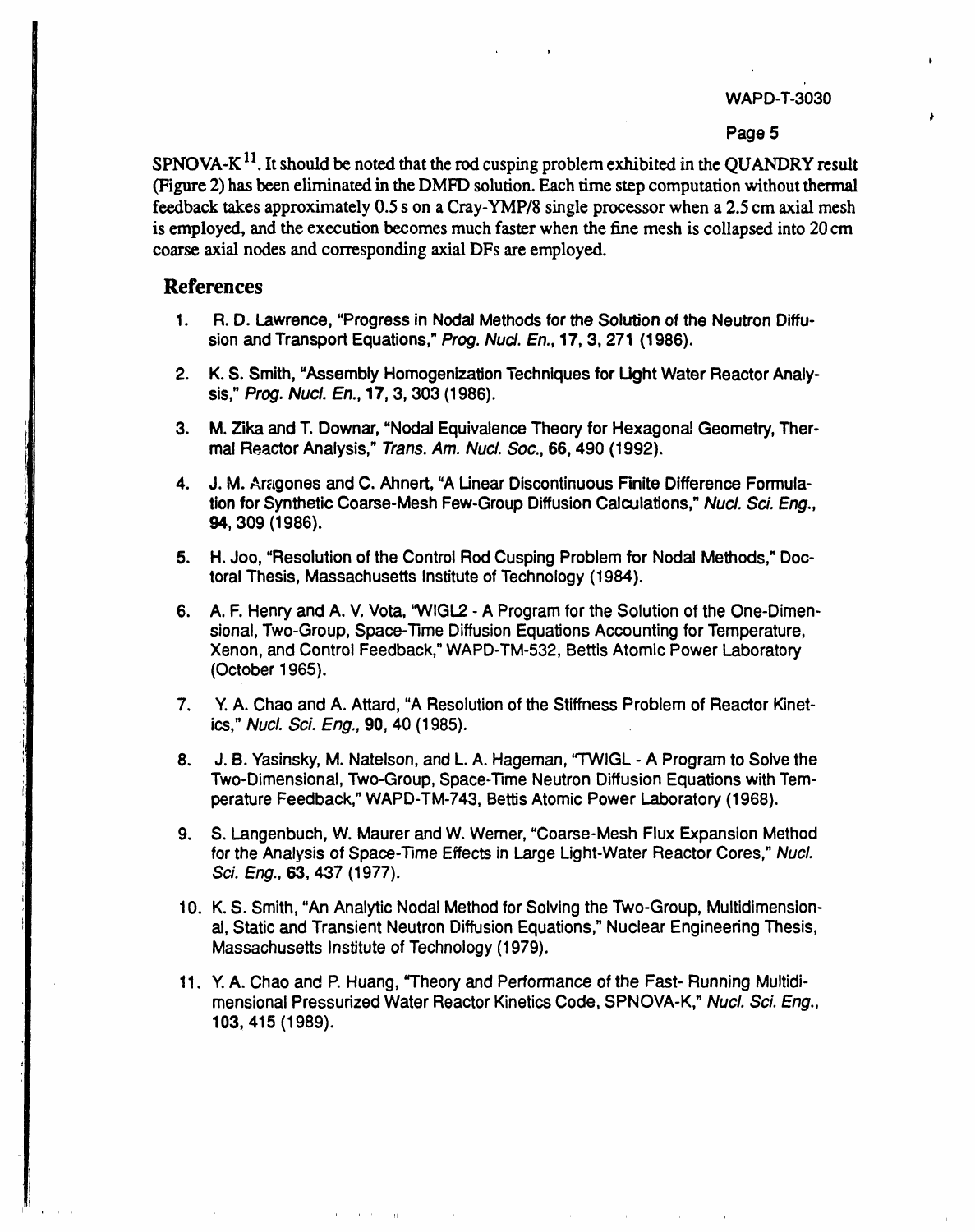



 $\mathcal{H} \rightarrow \mathcal{H}$ 

 $\sim$ 

 $\mathbf{r}=\mathbf{g}=\mathbf{r}$ 

 $\alpha$  ,  $\alpha$ 

 $\alpha = \alpha$ 

**Service Control**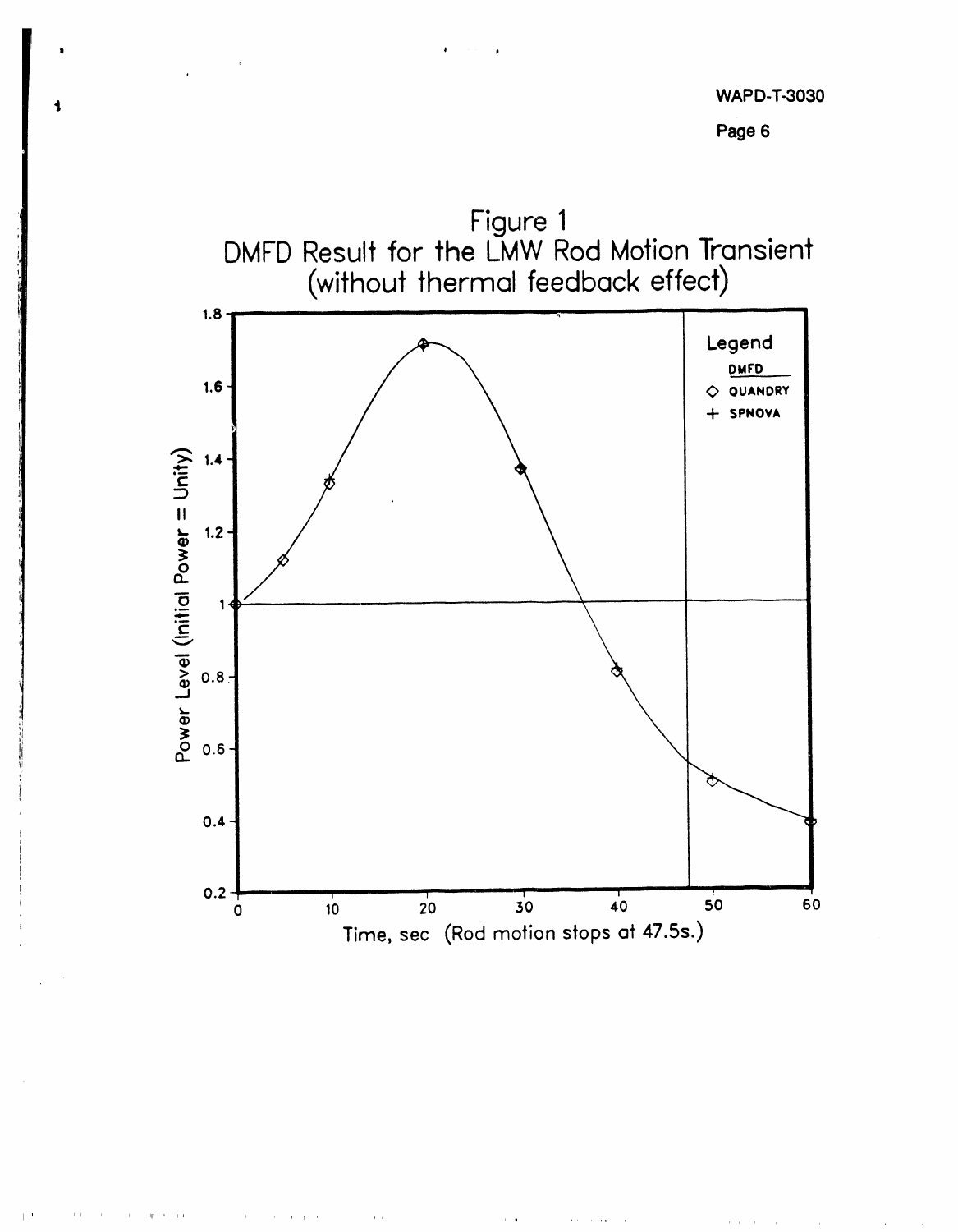$\pmb{\ast}$ 



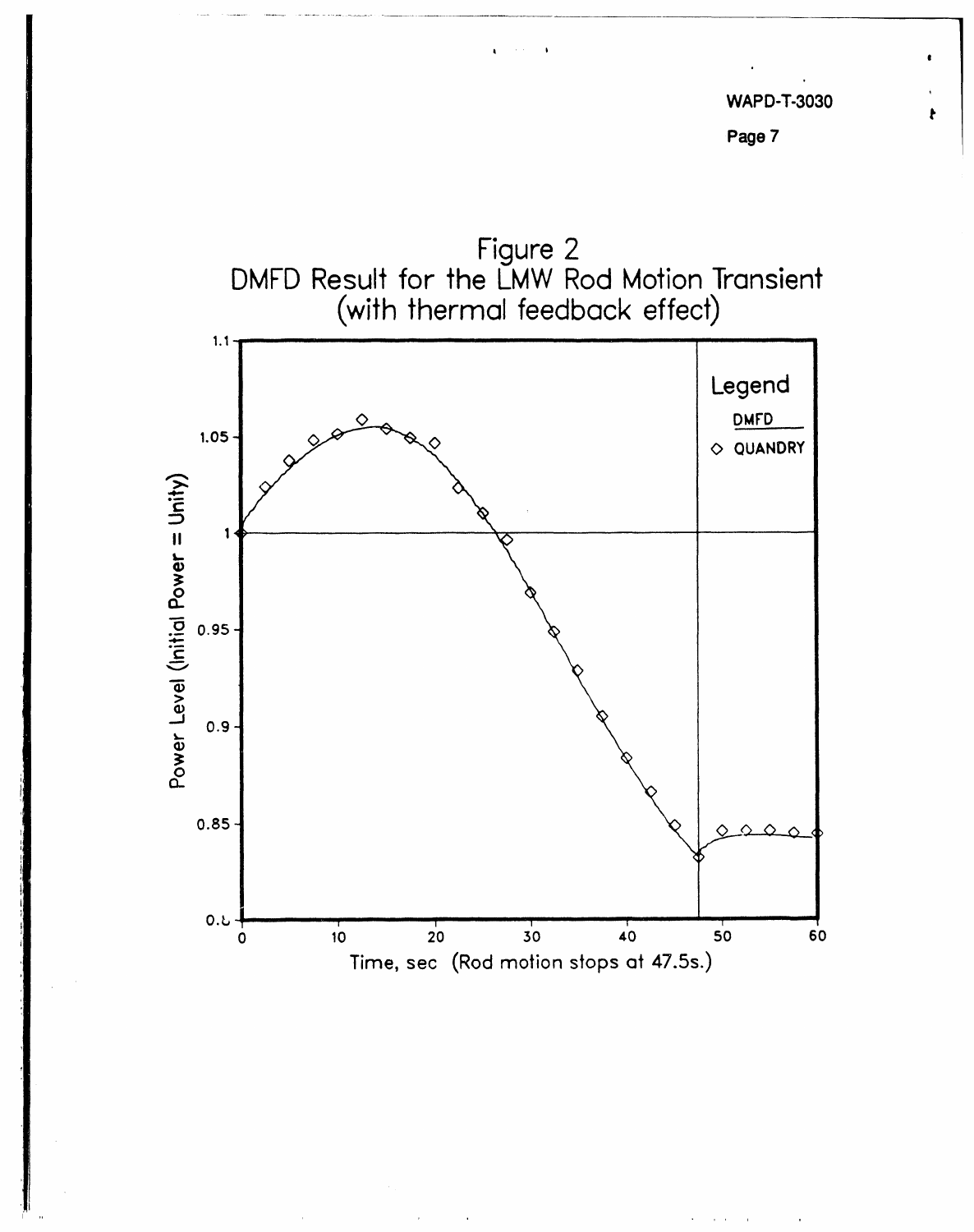

 $\equiv$ 

 $\blacksquare$